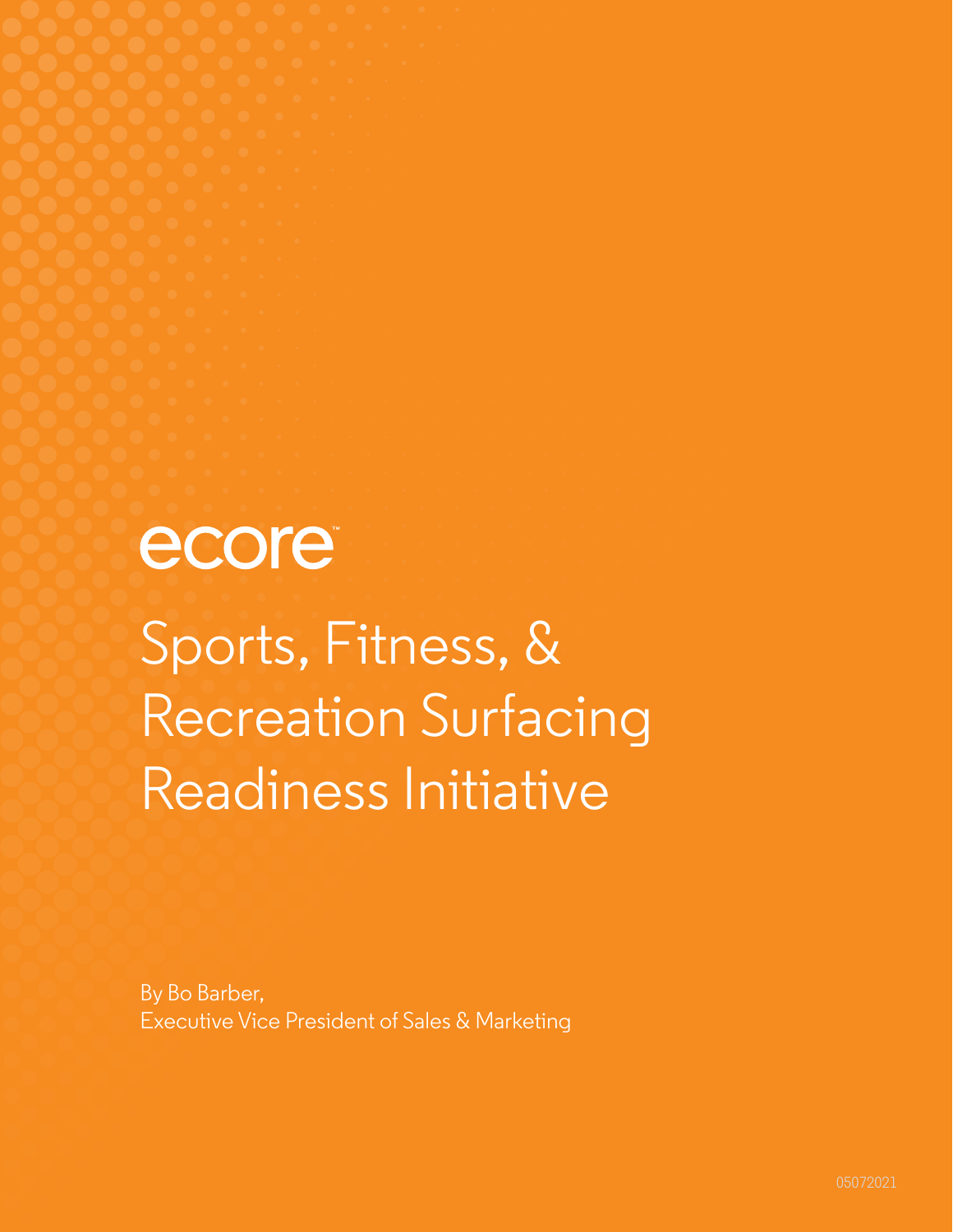# ecore

# Table of Contents

| the control of the control of<br>I. Introduction<br>and the company's property and the company's |  |
|--------------------------------------------------------------------------------------------------|--|
| .<br>II. Maintenance                                                                             |  |
| III. Disinfection                                                                                |  |
| IV. Re-Organization & Re-Design                                                                  |  |
| V. Conclusion                                                                                    |  |

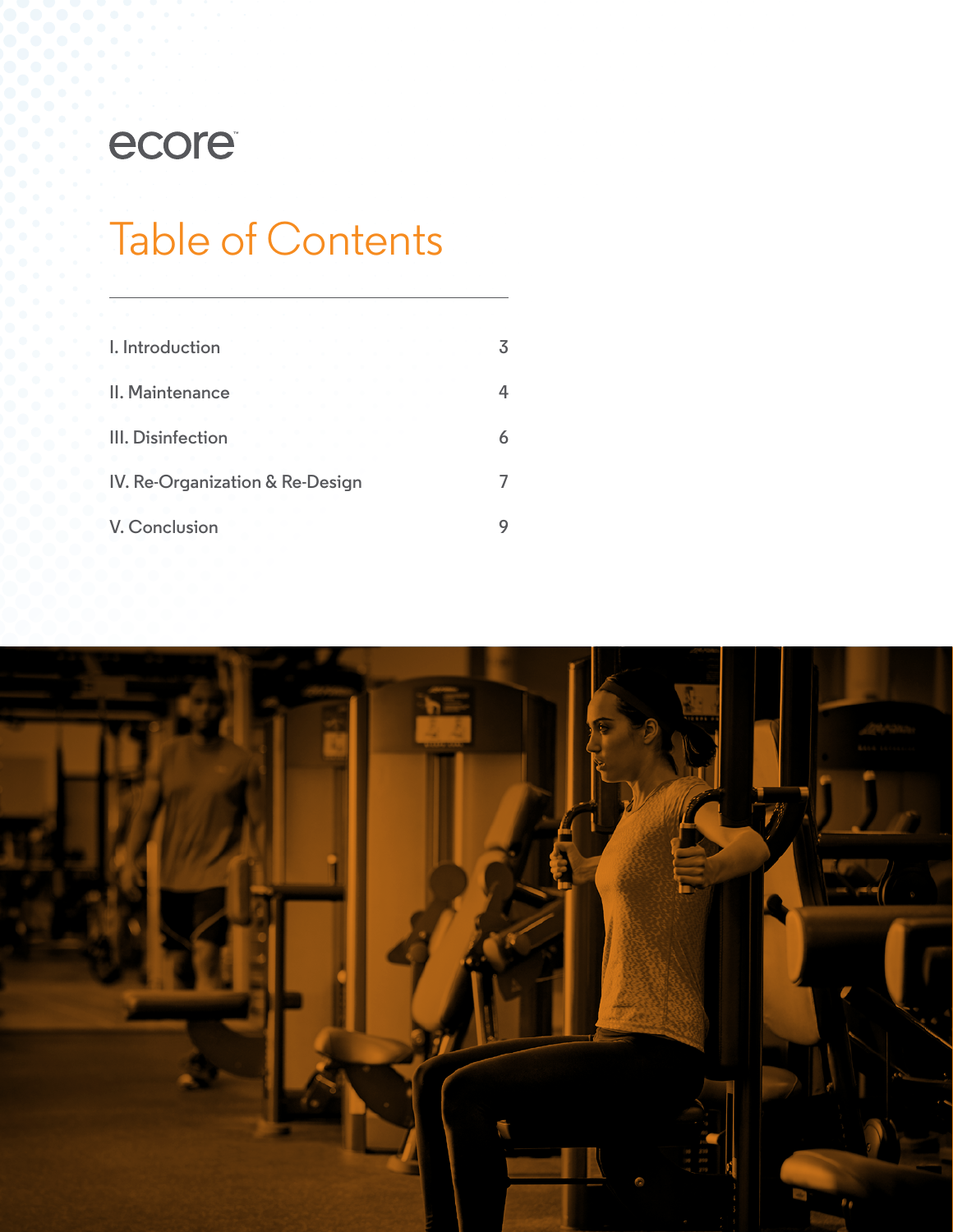# Introduction

At Ecore, we proudly manufacture performance surfaces in the USA. We design and test our materials to have a positive impact on people's lives while minimizing our impact on the planet. With circular environmental practices in our DNA, Ecore thinks of upcycling and zero waste as more than goals; they are fundamental to our existence. While we are proud to serve a global market, we are also committed to helping our company and our country to rally to be better.

We have broken down our Surfacing Readiness Initiative into three critical areas: maintenance, disinfection and reorganization. These are all areas where flooring can play a key role in creating confidence for the consumer, as sports, fitness and recreation spaces reopen to a new normal.

Flooring and sports surfacing are not only becoming the most critical pieces of fitness equipment, they are also the largest surfaces in a facility that require regular cleaning and maintenance. There is a simple and harsh reality that facilities dealing with the demands of sports and fitness activities have not prioritized floor cleaning and maintenance in the past.

At Ecore, we also build performance surfaces for the everyday champions on the frontlines in health and wellness with our unique flooring products, we can offer the same ergonomic properties of an athletic sport court to hospital flooring that supports a nurse covering up to 10 miles in the course of a daily shift. We understand the people that use our floors; and, as a result offer premium products and services to meet the daunting sanitary expectations of the healthcare industry and the customers it serves.

We believe the new norm will not only force the sports, fitness and recreation market to adhere to the reality of creating more sanitary spaces, but also a new perception of clean that will drive consumer confidence. Shiny, solid, cool, seamless surfaces are all synonymous with ¨clean¨ and drive healthcare design and maintenance protocols. Nurses should have the ergonomic benefits of athletic surfaces that athletes demand and athletes should have the hygienic surfaces that nurses demand.

What follows is our prescription for a post-COVID sports, fitness and recreation facility readiness initiative that will inspire customer confidence and trust in the places that consumers go to maintain their own health and well-being.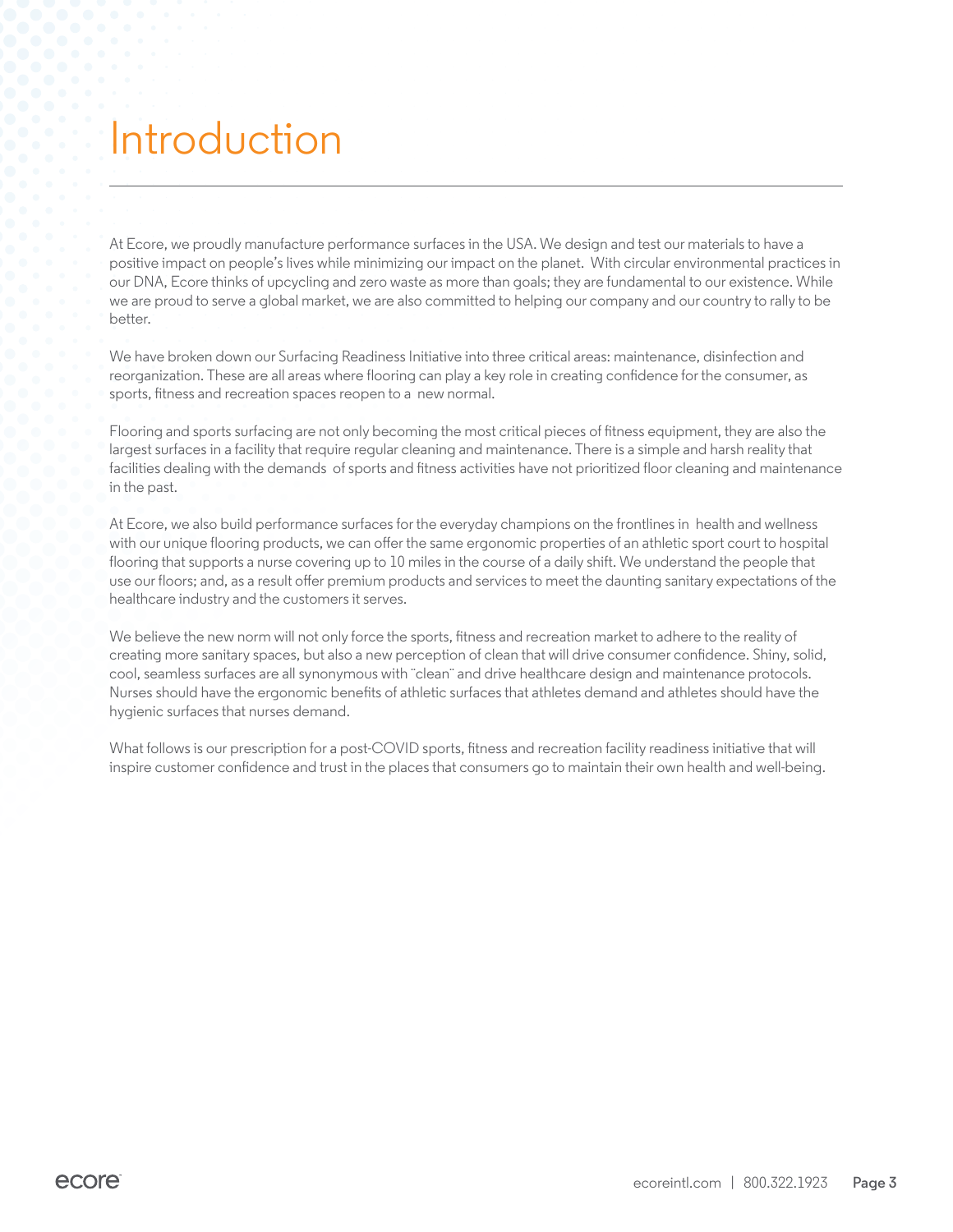# **Maintenance**

Maintenance is the most overwhelming area of concern and is simply a non-negotiable part of the new normal, as it relates to flooring, which is the last line of defense in a building. In the wake of the COVID-19 crisis, the reality is that we are fighting the existence of a microorganism. While we address the reality of disinfection, the consumer will correlate safe with clean; and, the opposite of clean is dirty. We will also be promoting more robust prevention activities to keep dirt out of buildings, as well as the obvious challenge of cleaning.

### **Prevention: Entry Systems**

Stopping dirt at the door is the most overlooked tool in the battle to keep floors clean. Most dirt is tracked into a facility on the soles of shoes. While buildings can create some dust through the HVAC system and open windows and doors allow airborne contaminants to enter, the soles of customers' shoes are the primary vehicle of concern. Most facilities try to address this with some kind of entry mat, but most fall short of creating the proper barrier to make a real difference.

The simple equation for capturing dirt at the door is the proper abrasive material and the distance necessary to create enough footfalls to remove the dirt. A simple mat is better than nothing, but only helps if the customer stops and actually wipes their feet.

We do not recommend exterior mats unless there is an effective roof or awning to protect the mat. If an exterior mat is exposed to the elements, it will offer very little value. For that reason, we suggest keeping your efforts focused on the interior space.

While every facility will face unique challenges, whether the sand of Arizona or clay of Georgia, our recommendation is 20 feet of a proper entry way matting.

### **Prevention: Transition Mats**

The next level of prevention is to keep dirt from moving around your facility. We recommend transition mats at key areas between different surfaces or access points within your facility. Key areas would be access areas to any traditional hardwood or multipurpose courts surfaces (like Ecore's Bounce 2 product). Mats in these areas not only prevent movement of dirt but also create a safer environment, since clean shoes and court surfaces typically help prevent slips and falls. Other examples of good places for transition mats include the entrances to locker rooms, training-therapy rooms, restrooms and any food service areas. All of these places are scrutinized by members/guests for cleanliness.

### **Cleaning**

We have developed cleaning quidelines and [related videos](https://www.youtube.com/playlist?list=PLtaPYIuoK_11XCOuDOypBzz7WwjnRT-nW) that cover all the specific applications within sports, fitness and recreation facilities, based on the unique types of flooring in each area: o Composition Rubber o Hard Surfaces or Resilient o Soft Surfaces: Carpet and Turf

The key concepts of cleaning can be broken down into three areas: chemistry, agitation and extraction. There can be different levels of effort applied across all three to achieve the desired outcome. To achieve social distancing, you may need to re-configure your equipment layout. When you move equipment around, it will reveal uneven wear and soiling in traffic lanes. The act of moving equipment is going to require some aggressive cleaning.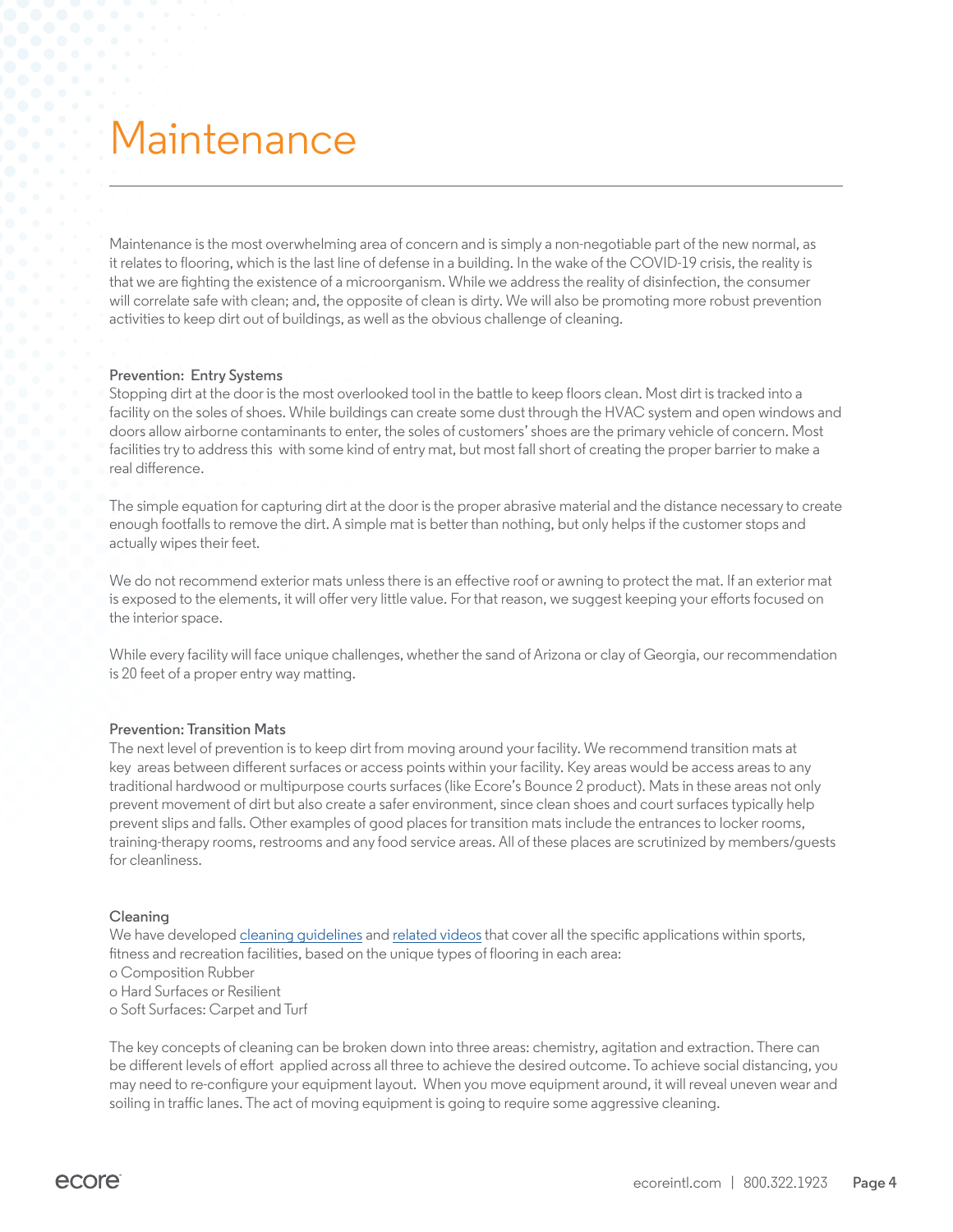### Maintenance (Continued)

### **Cleaning: Chemistry**

Chemistry can be described as a simple detergent that helps loosen the bonds of dirt and contaminants on a surface, or a more aggressive solution that actually breaks down the molecular bonds of residual contaminants. Chemistry also matters when there is a build-up of cleaning solution by-products on a surface as a result of improper cleaning methods. Ecore offers solutions to all these issues. Ecore E-Cleaner is a bio-based product that has the ability to air dry and not leave a residue, while our more aggressive solution is E-Strip. E-Strip's high acetone solution will break down build up from years of neglect for a deep or restorative type process; it even allows you to strip away applied finishes or sealants that may have been previously applied. It is worth noting here that Ecore also offers composition rubber surfaces with a factory applied ECOguard finish, which can also be site applied. These finishes allow for less intensive maintenance but are not recommended in areas with substantial weight drop (in excess of 50 pounds).

### **Cleaning: Agitation**

Agitation is the type and amount of force applied to a surface and the abrasive nature of the tool being used. Think of the difference between a sponge and steel wool. We cover cleaning protocols that allow for the common rotary scrubbing equipment available in most facilities. While cumbersome and not ideal in all cases, these handheld walk-behind or even ride-on tools allow for the different types of agitation appropriate for many hard or rubber surfaces. Our protocols will toggle between brush attachments to more aggressive red and then black pads that are recommended for periodic restorative or even deep cleanings, which may be required after years of neglect.

Ecore also offers some new guidelines related to the emerging use of ¨pressure washing¨ in the interior landscape. While this equipment may require a larger initial investment, the ability to manipulate the pressure of the water is proving to be a great alternative to traditional scrubbing

### **Cleaning: Irrigation/Extraction**

Irrigation and extraction add water to achieve a rinsing effect. The result is the removal of the detergent and water that was used to release and hold the dirt and contaminants. Irrigation and extraction also serve as part of the equation for drying time. Extraction is often the most overlooked part of cleaning. It is critical to match more aggressive chemistry, agitation and irrigation with adequate extraction.

Unfortunately, it is common for people to essentially just move the dirt around in the cleaning process. If detergentbased cleaning products are used and not adequately extracted, the surfactants that attract dirt away from the surface are left and continue to attract dirt. This is why carpet seems to get dirty faster after you clean it with a residential steam cleaner; it's not powerful enough to pull everything out of the fiber.

An example of the lowest levels of aggression would be mopping with a dry microfiber mop after applying some simple cleaner to a group fitness floor. Aggression is typically measured by the power of the extraction motor. Ecore recommends investing in a powerful extraction machine, whether incorporated into standard walk behind auto scrubber or more versatile extraction machine, that can be used in conjunction with pressure washing heads or traditional carpet/turf wands.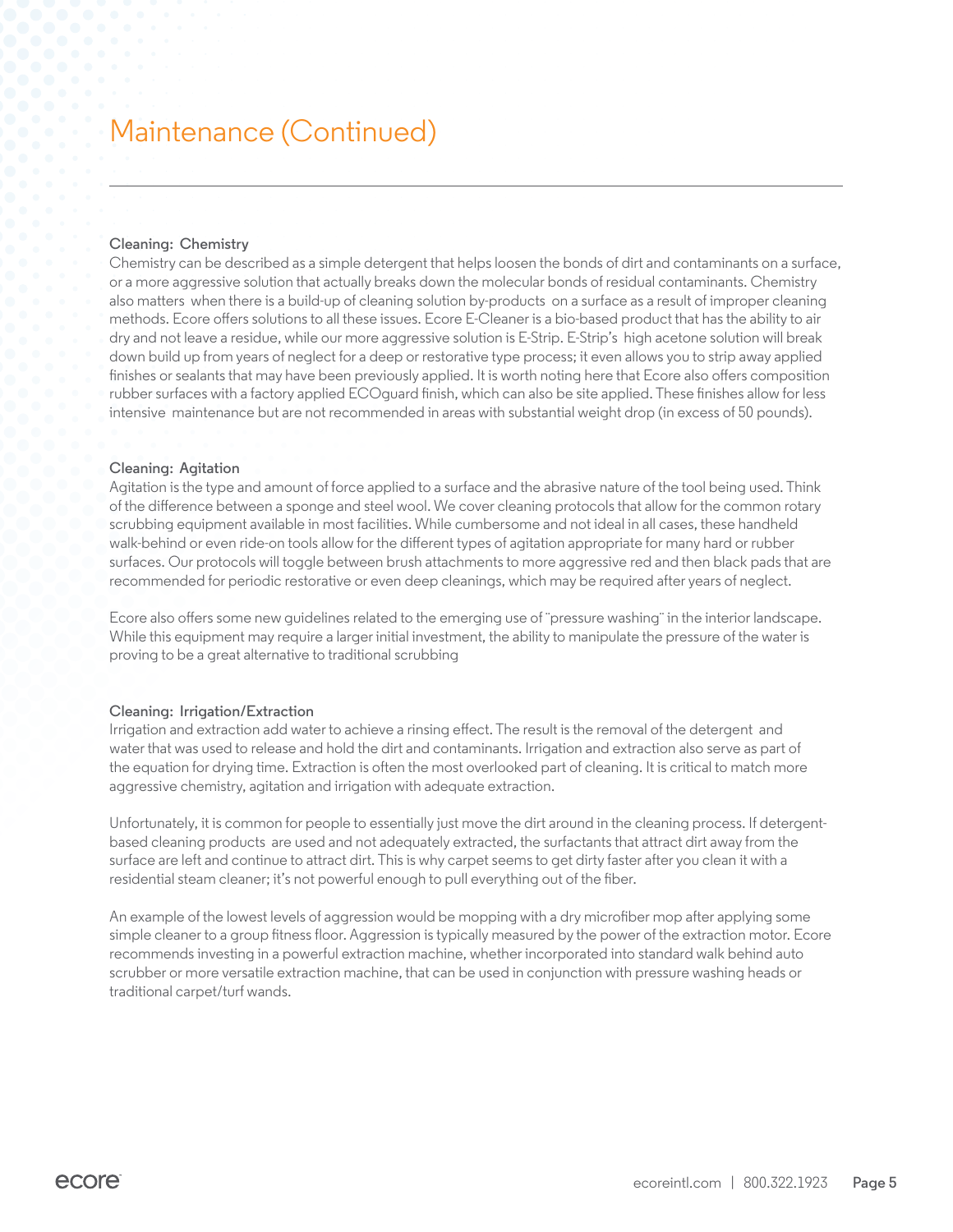# **Disinfection**

This activity is clearly getting the most attention. COVID-19 is simply another micro-organism that we are battling in the sports. fitness and recreation space. While staphylococcus has been on our radar for some time, COVID-19 has elevated awareness of pathogens to a new level. It is critical to clarify that clean floors (absence of dirt) are not necessarily disinfected floors (absence of pathogens).

Flooring represents the largest surface in a facility. It also is the most challenging area for cross contamination. We have data from the healthcare industry that shows active COVID-19 micro-organisms were found on the soles of shoes of the majority of frontline caregivers. That means they were picking up the virus on the floor and tracking it around the facility. Ecore offers some guidelines on the process and precautions of disinfecting and some potential delivery mechanisms. With safety in our DNA, we are strongly recommending the use of EPA-approved disinfectants. Ecore has partnered with Rochester Midland Corporation to distribute its Enviro Care Neutral Disinfectant. We know that there are going to be supply challenges, and we want to do our part to make sure our customers have what they need to create safe spaces.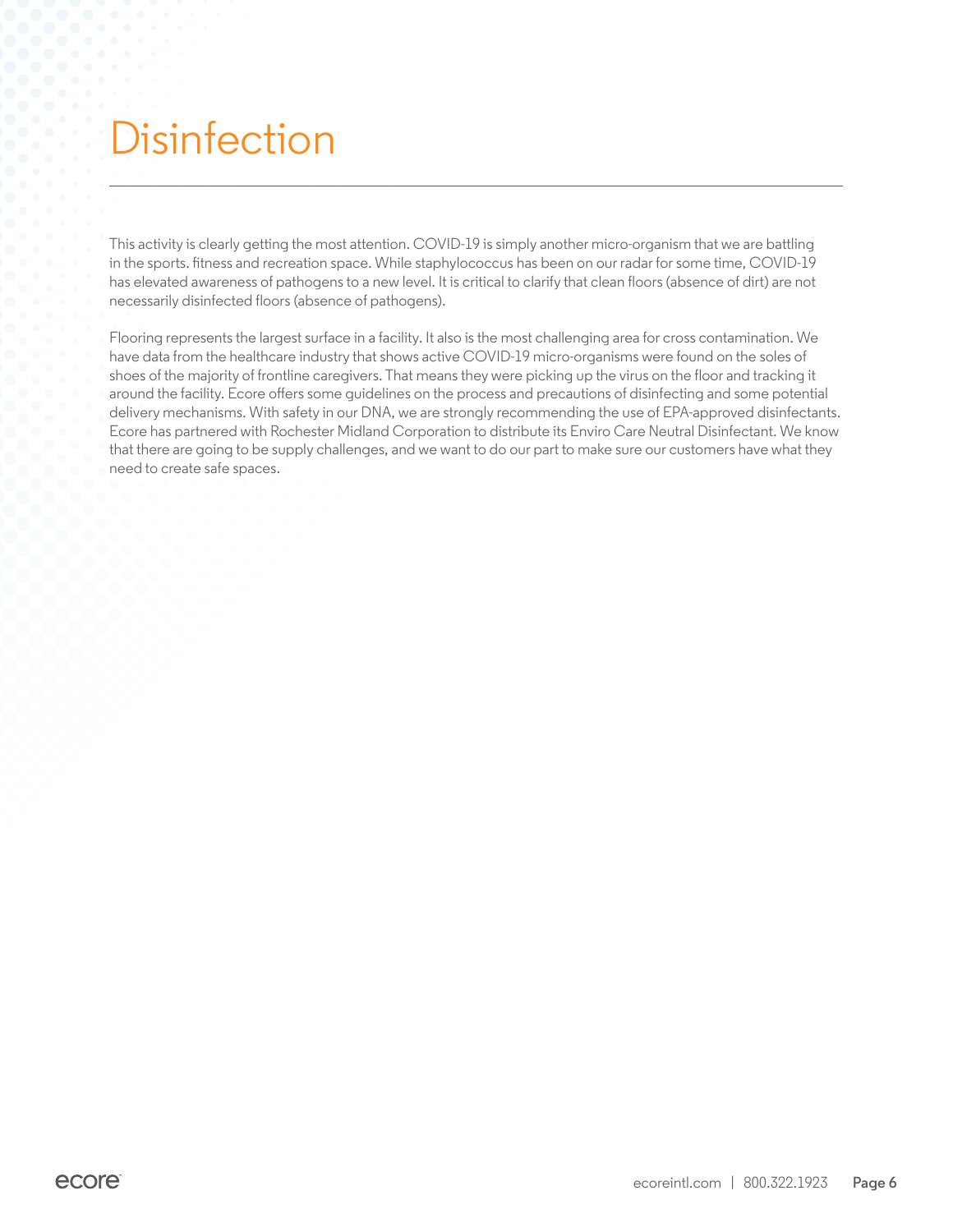# Re-Organization & Re-Design

We have compiled a short list of suggestions, initiatives and products to help create a sense of confidence for the consumer as facilities re-open. As our focus is on the flooring that is essentially the entire facility footprint, we want to acknowledge the new normal may require more square footage per customer. What can we do to maximize existing space to spread people out appropriately? While the use of simple tape or retail stickers is common, they typically do not offer the right coefficient of friction for sports or fitness activities and could, therefore, create a slip/fall hazard. Ecore offers a range of floor graphics that can be as simple as a directional arrow or as complicated as a photographic image. The key is a PUR coating on the surface that minimizes slips and falls.

Ecore is promoting the use of floor decals and graphics to help ensure people maintain the correct social distance. We also want to call attention here to the obvious efforts to separate cardio machines and selectorized strength equipment.

Below are simple initiatives, using our floor graphics, to promote social distancing as well as wayfinding to mitigate congestion. We also offer some direction from the flooring side on how to re-purpose existing space to create more usable square footage, in the short term, without a significant investment.

### **1.) Social Distancing**

Group Fitness: Decals with numbers to properly space people apart. It will also allow people to reserve spots online to prevent overcrowding in general.

Functional Training: Graphics to indicate proper usage and to promote adequate spacing around multi-use pieces. Courts: Decals as signage to promote limited use of court spaces.

### **2.) Wayfinding**

Tracks: Simple directional arrows to keep everyone moving in the same direction. Entry Queues: Decals as simple lines to mitigate congestion and potential cross-contamination areas. Water Stations & Vending Ares: Simple lines and graphics that promote social distances in congested areas. Free Weight Areas: Graphics promoting the use of hand sanitizer frequently and reminders to wipe down equipment after use.

### **3.) Re-purposing Space**

Racquetball and Squash Courts: These seem to be ideal areas to gain space for group fitness or functional training. Our caution from a flooring perspective is that hard wood courts of any kind are not appropriate for any weight training. Weights will permanently damage wood floors.

Outdoor Spaces: The use of outdoor spaces during the initial stages of reopening for functional training and/or some group classes is weather/climate dependent.

As we get through the initial challenges of reopening, the next phase will be to reexamine the entire sports and recreation space. Below are some suggestions that should help prioritize future investments from a flooring perspective. The overarching theme here is the cross pollination of health and wellness into sports, fitness and recreation.

### **Sanitary and Safe Flooring**

Heightened expectations will encourage investments in flooring materials that are not hospitable to microorganisms. Like human beings, microorganisms need shelter, warmth and food. Major areas of concern are barefoot and wet areas. Locker rooms, shower areas and therapy/treatment rooms will likely be a major focus. Porosity and open seams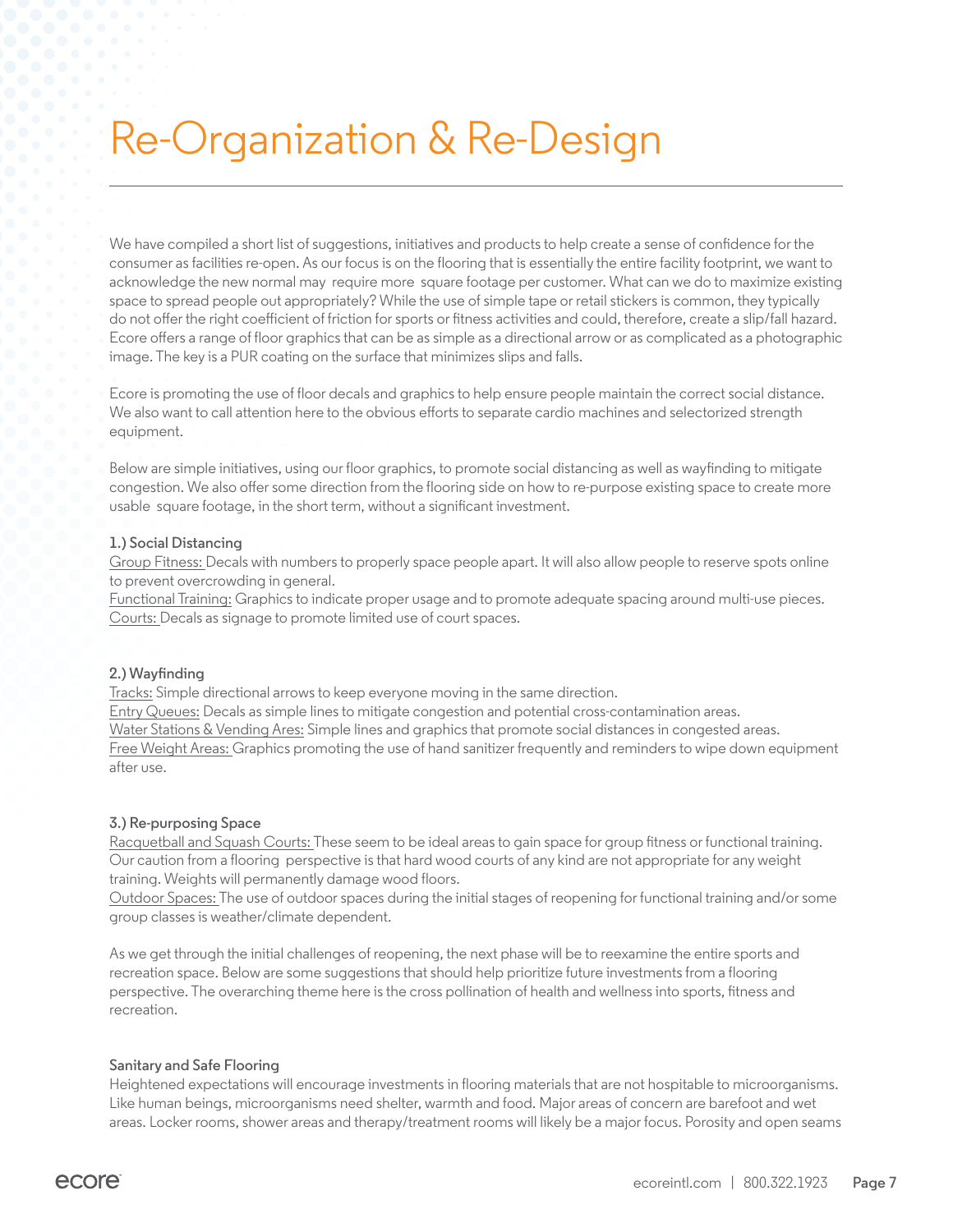### Re-Organization & Re-Design (Continued)

are potential problem areas, as they could harbor pathogens. We anticipate a trend away from soft surfaces in these areas, as well as an increasing use of roll/sheet goods, where the seams can be either heat or chemically welded. Grout also offers some hygiene challenges and would make ceramic and porcelain tile less desirable long-term. We also see the overarching trend of safety influencing more specifications for products that mitigate slips and falls as well as the severity of injuries related to falls.

At Ecore, this is right up our alley! We offer a full range of vinyl and PVC-free rubber that is non-porous and seamless with all the ergonomic, acoustic and safety characteristics that come with patented itsTRU technology. All of these changes driven by COVID-19 will also address some of the long-standing issues related to MRSA.

### **Multipurpose Flooring**

Designing flexibility into the next generation of facilities will be a priority. Traditional sports surfaces tend to be one dimensional. While hardwood courts offer the ideal experience for basketball, they do not effectively support the wide range of other physical activities that are becoming more common.

Synthetic surfaces that meet the desired class of sport court performance, while accommodating point loads and rolling loads, are flexible solutions that can support a wide range of activities. Specifying a multipurpose surface like our Bounce 2 allows for a great basketball experience while also providing the ability to host events with tables and chairs, as well as group fitness classes with kettle bells and bars and dance teams. A multi-purpose surface like this allows for a large commitment of square footage to become an asset instead of a liability because of its flexibility.

### **Outdoor Spaces**

We already have seen a surge in demand for outdoor spaces in the sports and recreation field based on pre-COVID-19 trends. With the simple reality that outdoor spaces are safer and less expensive to operate in the new normal, we see a shift to more flexible indoor/outdoor environments that are convertible, based on climate and season change. We also see a surge in demand for more adult playground settings with equipment focused more on recreation activities than strictly fitness. The general surge in wellness will challenge facilities to supply outdoor gathering spaces that provide a flexible and natural social setting.